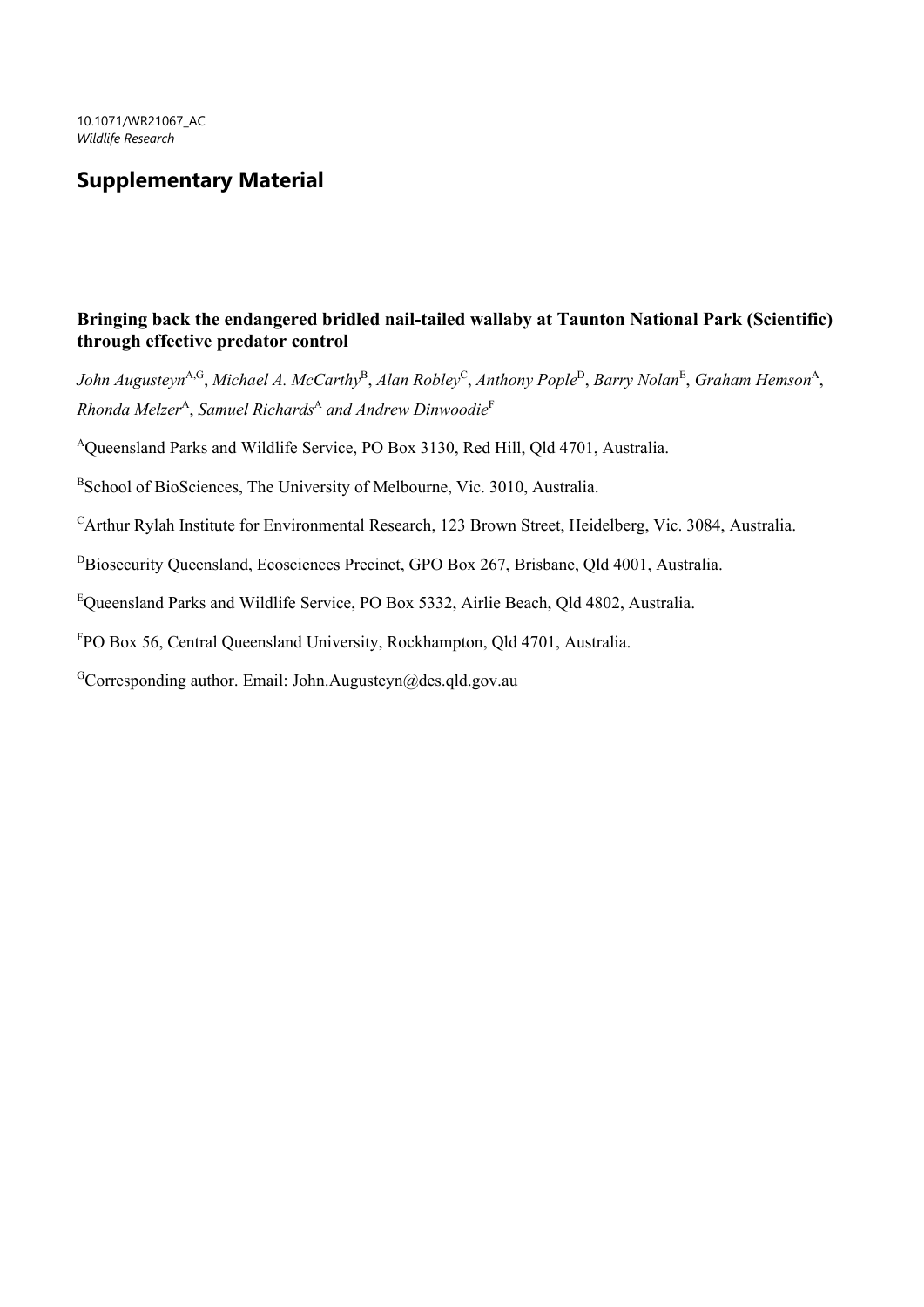## **Appendix S1. Survival analysis details**

The model used followed a robust design, with survival between trapping sessions being considered stochastic, but with no mortality possible within each trapping session. There were four trapping events (nights) within each trapping session. Thus, the number of times out of four trapping events that an individual was trapped, given that it was alive during the trapping session, was assumed to be drawn from a binomial distribution with event probability  $p_{it}$ , which is the probability of trapping individual *i* on one night of trapping during session *t* given that the individual was alive.

Nightly trapping probability was modelled as:

$$
logit(p_{it}) = logit(d_{a[i,t],g[i]}) + \varepsilon_t,
$$

where  $a[i,t]$  is the size of individual *i* during the trapping session *t*,  $g[i]$  is the sex of individual *i*,  $d_{a,g}$  is the median trapping probability of individuals of age *a* and sex *g*, and <sup>ε</sup>*<sup>t</sup>* is random effect term that varies between sessions to allow for temporal variation in trapping probabilities. The different values for <sup>ε</sup>*<sup>t</sup>* were assumed to be drawn from a normal distribution with a mean of zero and a standard deviation ( $\sigma_d$ ) that was estimated. Because there was not compelling evidence that trapping probabilities varied with size and sex of BNTWs, the final model assumed a single value of *da*,*<sup>g</sup>* that was the same for all individuals, with only temporal variation in trapping probabilities. Survival from one trapping session to another was modelled by calculating the survival probability from one session to the next. To account for differences in the length of time between trapping sessions, the effective annual survival probability for each time period ( $\pi_{a[i,t],g[i],t}$ ) was converted to a periodic survival probability

## $s_{a[i,t],g[i],t} = (\pi_{a[i,t],g[i],t})^T$

where *T* is the length of time between trapping sessions expressed as a proportion of a year, and  $s_{di,i,s[i],t}$  is the probability of survival from trapping session *t*−1 to trapping session *t*.

The effective annual survival probability was modelled as

$$
logit(\pi_{a[i,t],g[i],t}) = logit(r_{a[i,t],g[i]}) + b_{C,a[i,t]}C_t + b_{D,a[i,t]}D_t + b_RR_t + \xi_t,
$$

where  $C_t$  is the cat index for period *t*,  $D_t$  is the dog index for period *t*,  $R_t$  is the rainfall variable for period *t*,  $b_{C,a[i,t]}, b_{D,a[i,t]}$  and  $b_R$  are the respective regression coefficients, and  $\xi_t$  is a random effect to allow for extra variation in survival among time periods. Note that the effects of cats and dogs varied with size of the wallabies. So too was the base survival probability  $r_{a[i,t],g[i]}$ , which also varied with sex. The different values for ξ *<sup>t</sup>* was assumed to be drawn from a normal distribution with a mean of zero and a standard deviation  $(\sigma_s)$  that was estimated.

The statistical analysis of the mark-recapture model was conducted in OpenBUGS in a Bayesian framework using Markov chain Monte Carlo (MCMC) methods. This approach was chosen to allow